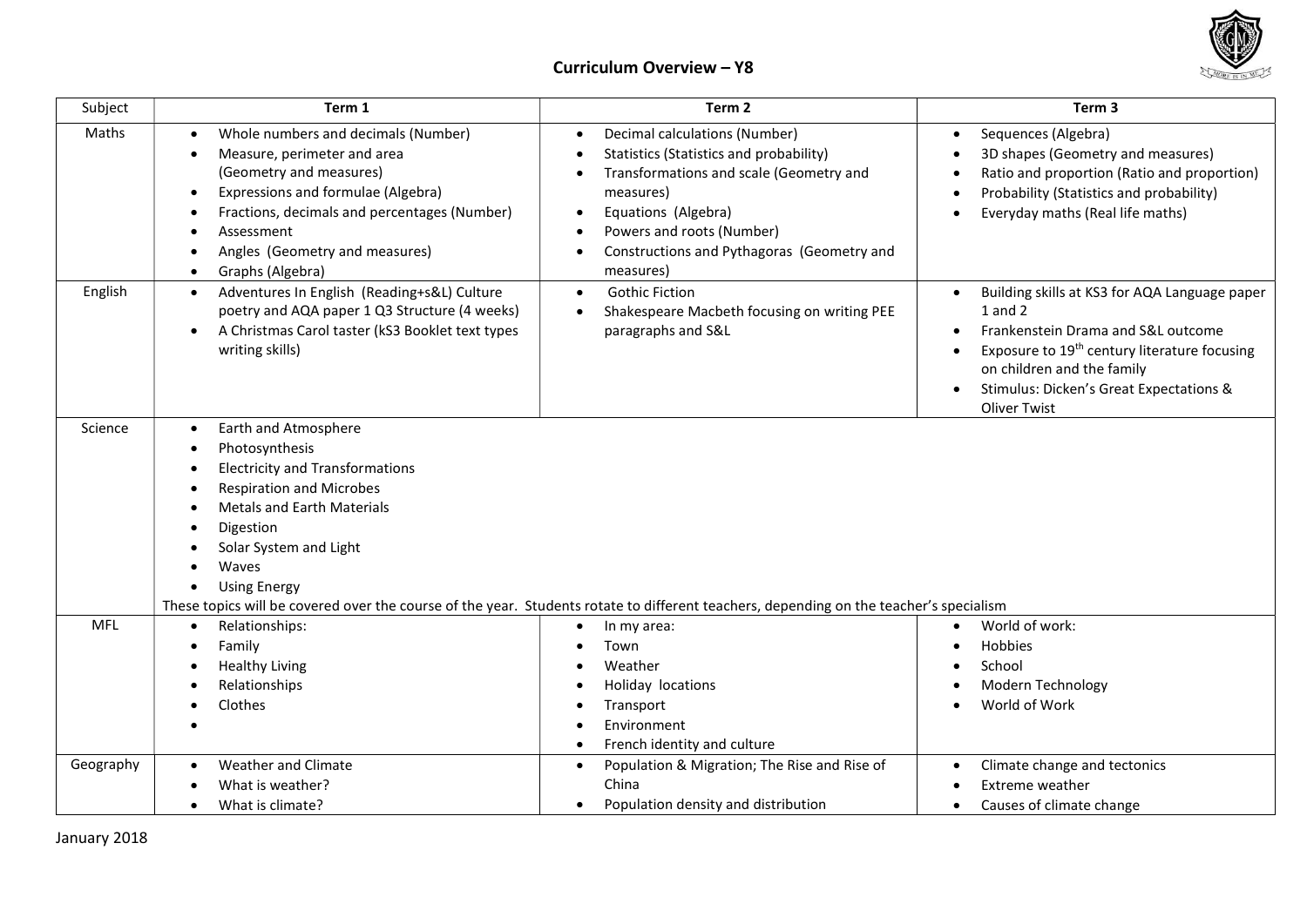|                                                                        | Equipment to measure weather<br>$\bullet$<br><b>Extreme Weather</b><br>Effects of extreme weather                                                                                                                                                                                                                                                                                                                                                                                                                                                                                            | Population statistics analysis<br>$\bullet$<br>China's population policy<br>Effects of population policies | Effects of earthquakes and volcanoes                                                                                |  |  |  |
|------------------------------------------------------------------------|----------------------------------------------------------------------------------------------------------------------------------------------------------------------------------------------------------------------------------------------------------------------------------------------------------------------------------------------------------------------------------------------------------------------------------------------------------------------------------------------------------------------------------------------------------------------------------------------|------------------------------------------------------------------------------------------------------------|---------------------------------------------------------------------------------------------------------------------|--|--|--|
| History                                                                | English Civil War 1642-1649<br>$\bullet$<br>17th Century Scientific Revolution                                                                                                                                                                                                                                                                                                                                                                                                                                                                                                               | <b>Medieval African Civilisations</b><br><b>Transatlantic Slave Trade</b>                                  | <b>Industrial Revolution</b><br>The British Empire<br>The Indian Mutiny 1857                                        |  |  |  |
| Citizenship                                                            | <b>Fair Trade</b><br>$\bullet$<br>Morals and ethics<br>Government policy                                                                                                                                                                                                                                                                                                                                                                                                                                                                                                                     | <b>Endangered species</b><br>Morals and ethics                                                             | <b>Endangered species</b><br>Morals and ethics<br>$\bullet$                                                         |  |  |  |
| <b>RE</b>                                                              | Indian Religions - Hinduism<br><b>Beliefs</b><br>Teachings<br>Morals<br>Worship                                                                                                                                                                                                                                                                                                                                                                                                                                                                                                              | Indian Religions - Sikhism<br>$\bullet$<br><b>Beliefs</b><br>Teachings<br>Morals<br>Worship                | <b>Endangered species</b><br>Morals and ethics                                                                      |  |  |  |
| <b>PE</b>                                                              | <b>Fitness</b><br>Football<br>Basketball<br>Trampolining<br>Table tennis<br>$\bullet$                                                                                                                                                                                                                                                                                                                                                                                                                                                                                                        | Dance<br>$\bullet$<br>Badminton<br>Gymnastics<br>Athletics<br>Handball                                     | Athletics<br>$\bullet$<br>Striking games (cricket, rounders, softball)                                              |  |  |  |
| Design<br>Technology<br>Food                                           | $\bullet$<br>Safe cooking of meat and oven top cooking<br>$\bullet$                                                                                                                                                                                                                                                                                                                                                                                                                                                                                                                          | Food from other cultures: Japan, The Caribbean, Italy, Mexico.                                             |                                                                                                                     |  |  |  |
| Design<br>Technology<br>Resistant<br>Materials<br>Design<br>Technology | Developing the craft skills needed to produce a high quality wooden box.<br>$\bullet$<br>Exploring how products have been designed and made in the past, how they are currently designed and made, and how they may develop in the future<br>Apply their knowledge and understanding of a range of materials, and technologies to design and make their products<br>Recognise and use Computer Aided Design and Computer Aided manufacturing<br>$\bullet$<br>Machine sewing /Denim Drawstring bags / designing for electronic product storage<br>$\bullet$<br>Fabric properties<br>$\bullet$ |                                                                                                            |                                                                                                                     |  |  |  |
| <b>Textiles</b><br>Computing                                           | Construction Techniques (pockets, seams, casing, eyelets)<br>$\bullet$<br>Networking and Social Networks<br>Spreadsheets<br>Textual programming continued<br>$\bullet$<br>$\bullet$<br>$\bullet$                                                                                                                                                                                                                                                                                                                                                                                             |                                                                                                            |                                                                                                                     |  |  |  |
|                                                                        | <b>Features of Social Networks</b><br>Online responsibility<br>Software and presentation skills<br>Textual Programming with BASIC 256<br>Sequence                                                                                                                                                                                                                                                                                                                                                                                                                                            | Working with sound<br>Representing sound<br>Compression of sound<br>Mixing sound<br>Creating an advert     | Formatting<br>Calculating with formulae<br>Advanced formulae<br>Data analysis<br>Mobile Apps<br>Creating components |  |  |  |